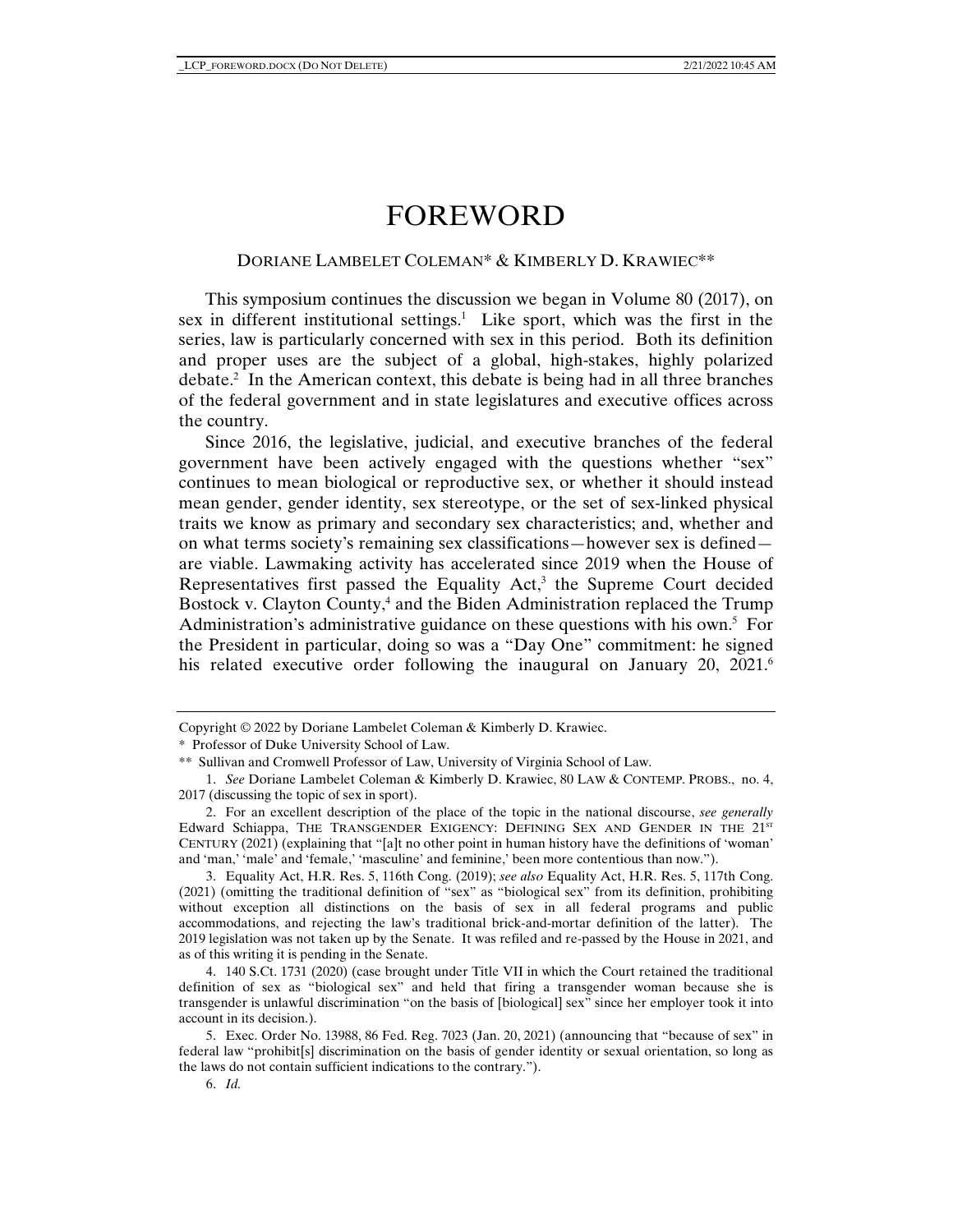Resistance has been strong across the political spectrum to the various moves on the questions presented, to the point where they have become national election issues for both parties.7

In 2018, California became the first state "to require all publicly held domestic or foreign corporations whose principal executive offices are located in California to have at least one female director on their boards by December 31, 2019, either by filling an open seat or by adding a seat. One or two more female directors would be required, depending upon the size of the publicly held corporation by December 31, 2021.<sup>78</sup> The movement to desegregate conscription is reaching a tipping point, with the National Commission on Military, National, and Public Service announcing in 2020 that "the time is right to extend Selective Service System registration to include men and women, between the ages of 18 and 26."9 Educational institutions around the country are grappling with a combination of claims from men's and transgender rights groups in connection with their remaining sex segregated programs and opportunities; $10$  and women's colleges have been engaged in a years-long reevaluation of their missions in light of these and related movements.11

Scholars from across the disciplines including law have been engaged with these issues throughout. True to the mission of the journal, the volume addresses a decidedly contemporary legal problem from diverse normative and

 8. *Meland v. Padilla*, No. 2:19-cv-02288-JAM-AC (E.D. Cal. Apr. 20, 2020) (litigation involving the constitutionality of California's Women on Boards law).

 9. The National Commission on Military, National, and Public Service, INSPIRED TO SERVE: THE FINAL REPORT OF THE NATIONAL COMMISSION ON MILITARY, NATIONAL, AND PUBLIC SERVICE 8 (Mar. 2020), *available at* https://www.volckeralliance.org/sites/default/files/attachments/Final%20 Report%20-%20National%20Commission.pdf [https://perma.cc/2SXK-LCD5].

 10. *See, e.g.*, Jo Yurcaba, *Two Transgender Children Sue Tennessee over School Bathroom Law*, NBC NEWS (Aug. 3, 2021), https://www.nbcnews.com/nbc-out/out-news/two-transgender-children-suetennessee-school-bathroom-law-rcna1558 [https://perma.cc/6QVY-WTKA]; Teresa Watanabe, *Women-Only STEM College Programs under Attack for Male Discrimination*, L.A. TIMES (Aug. 20, 2019), https://www.latimes.com/california/story/2019-08-20/women-only-science-programs-discriminationcomplaints [https://perma.cc/Z49N-EMGS]; R. Shep Melnick, *The Strange Evolution of Title IX*, NAT'L AFF. (Summer 2018), https://www.nationalaffairs.com/publications/detail/the-strange-evolution-of-titleix [https://perma.cc/XZB6-2DTE].

 <sup>7.</sup> *See, e.g.*, Lauren Gambino, *Republicans Aim to Sow Outrage, Trump-style, with an Eye on 2022 Midterms*, THE GUARDIAN (Jan. 1, 2022), https://www.theguardian.com/us-news/2022/jan/01 /republicans-sow-outrage-trump-style-2022-midterms-house-senate [https://perma.cc/Z8NZ-8KUZ]; Alyce McFadden, *GOP Takes Aim at Trans Rights as Equality Act Heads to Senate*, OPEN SECRETS (Mar. 12, 2021), https://www.opensecrets.org/news/2021/03/equality-act-heads-to-senate-gop-takes-aimat-trans-rights/ [https://perma.cc/G73W-X2KK]; Laura Bult, *Why LGBTQ Rights Hinge on the Definition of 'Sex*,*'* VOX (Oct. 29, 2020), https://www.vox.com/videos/21539087/lgbtq-rights-definitionsex-discrimination-election-2020 [https://perma.cc/9RDB-EWF5].

 <sup>11.</sup> *See, e.g.*, Sandra E. Garcia, *Morehouse College, a Traditionally Black All-Male School, Says It Will Accept Transgender Men*, N.Y. TIMES (Apr. 14, 2019), https://www.nytimes.com/2019/04/14/us /morehouse-college-transgender.html [https://perma.cc/SU2L-49NN]; Paul G. Lannon, *Transgender Student Admissions: The Challenge of Defining Gender in a Gender Fluid World*, 59 BOSTON BAR J. (Spring 2015), *available at* https://bostonbarjournal.com/2015/04/22/transgender-student-admissionsthe-challenge-of-defining-gender-in-a-gender-fluid-world/ [https://perma.cc/8DXM-N5AE]; Kiera Feldman, *Who Are Women's Colleges For?*, N.Y. TIMES (May 24, 2014), https://www.nytimes.com/2014 /05/25/opinion/sunday/who-are-womens-colleges-for.html [https://perma.cc/2UJY-AUCG].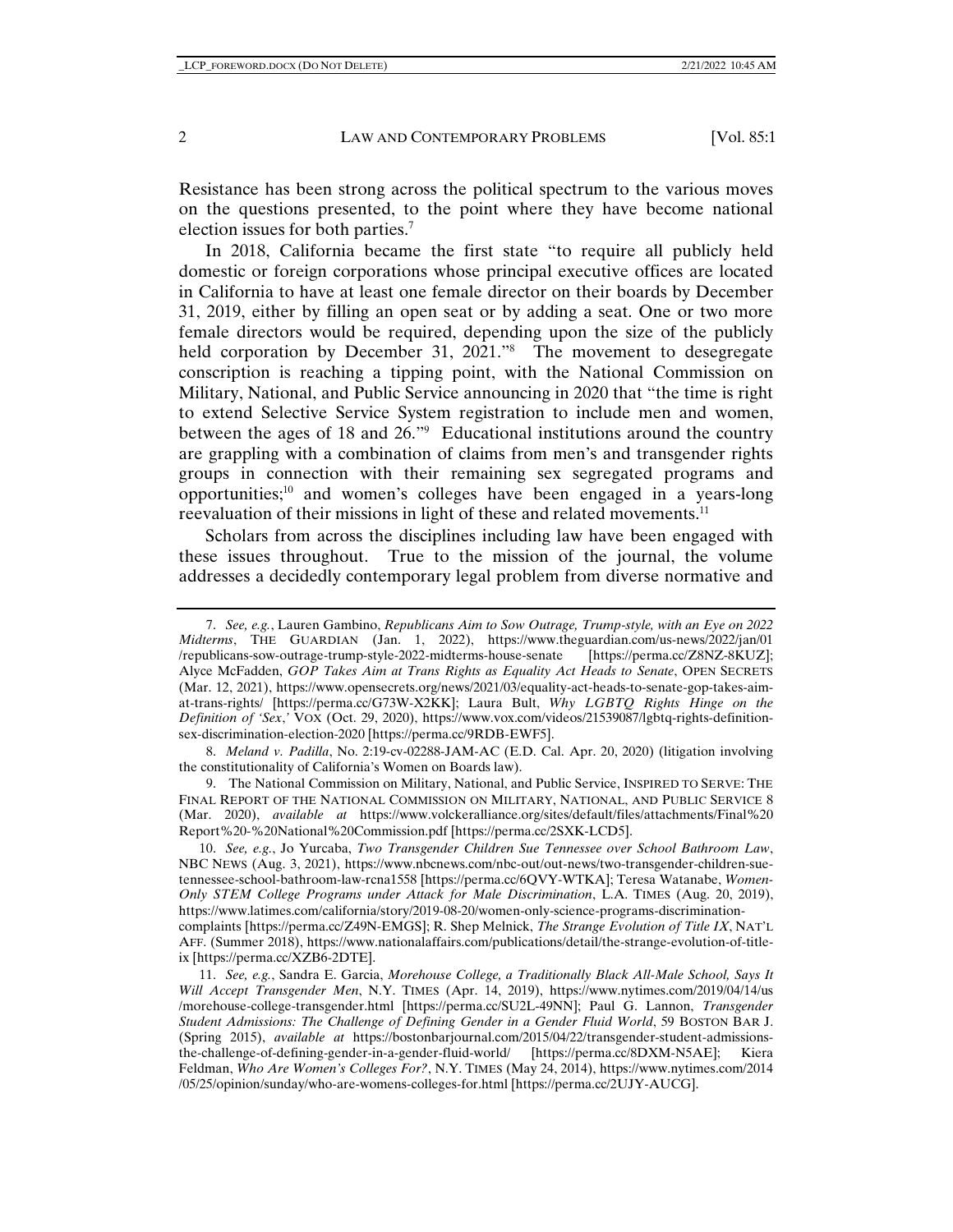disciplinary perspectives, including those that are critical to informing ongoing debates: rhetoric and communications, analytical philosophy, science, medicine, history, sociology, and, of course, law.<sup>12</sup>

The first set of essays tackles the definitional and linguistic part of the project, focusing on the plain meaning of the word sex and related sex-linked terms, including male and female and man and woman. In the process, they (re)situate related terms including gender, gender identity, and sex stereotype. Their authors also touch on sex classifications and how boundaries are or should be set given their underlying rationales, and they reflect on how their analyses can inform the meaning and utility of sex in law. All four essays in this first set use or at least comment on what Edward Schiappa calls "the transgender exigency", but because exceptional cases generally work to elucidate our understanding of the integrity of categories and of policies dependent on norms, and because the transgender rights movement has challenged us to think deeply about our broader commitments to sex, they also make significant contributions beyond that exigency.

Edward Schiappa is the John E. Burchard Professor of the Humanities at the Massachusetts Institute of Technology, where he conducts research in argumentation, persuasion, media influence, and contemporary rhetorical theory. One of his longtime scholarly projects has been the question "what is 'x'?" He brings this expertise to bear on the question "what is 'sex'" here, as he does in his 2021 book, THE TRANSGENDER EXIGENCY: DEFINING SEX AND GENDER IN THE 21ST CENTURY. His essay for this volume *Defining Sex* "describes some of the challenges involved with defining 'sex' as a means of categorizing humans," "identifies scientific and sociopolitical factors contributing to the current definitional 'rupture,'" and argues that "a pragmatic approach [to the definitional project] is the most useful in matters of law and public policy in general and with the construction of regulations regarding 'sex' in particular."<sup>13</sup>

Kathleen Stock was most recently Professor of Philosophy at the University of Sussex. An analytical philosopher, her scholarly focus over the years has been on fiction and feminism. She has brought this background and her disciplinary tools to bear on the question whether the category and word "woman" are limited to natal females or whether they also include transgender women. Her essay for this volume *The Importance of Referring to Human Sex* 

 <sup>12.</sup> We were not able to include every discipline that touches importantly on this subject. Among others, although these topics are covered by some of our authors, missing are essays directly from evolutionary biology, religion, and political science. For a sense of the contributions scholars from these disciplines have made to the conversation, *see, e.g.*, Carol Hooven, T: THE STORY OF TESTOSTERONE, THE HORMONE THAT DOMINATES AND DIVIDES US (2021); Lynn Garrett, *Let's Talk About Sex (and Religion)*, PUBLISHERS WKLY. (Sept. 21, 2018), https://www.publishersweekly.com/pw /by-topic/industry-news/religion/article/78120-let-s-talk-about-sex-and-religion.html [https://perma.cc /555H-JBLK]; Karen Celis et al., *Introduction: Gender and Politics: A Gendered World, a Gendered Discipline*, *in* THE OXFORD HANDBOOK OF GENDER AND POLITICS 1–27 (Georgina Waylen et al. eds., 2013).

 <sup>13. 85</sup> LAW & CONTEMP. PROBS., no. 1, 2022, at 9.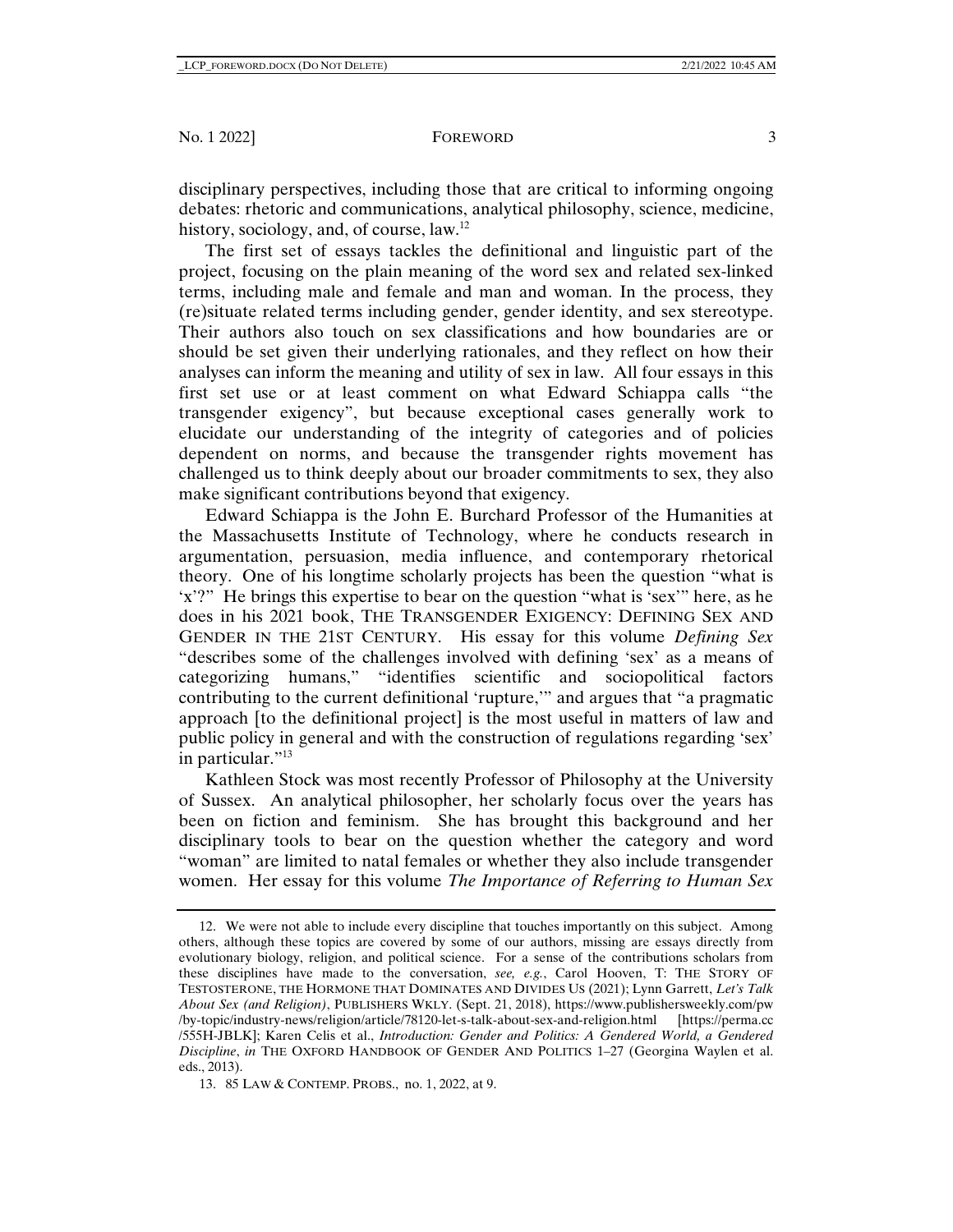*in Language* revisits some of the arguments in her 2021 book MATERIAL GIRLS: WHY REALITY MATTERS FOR FEMINISM, and it newly focuses on the nature of linguistic concepts and the work they are designed to  $do^{14}$ Specifically, she makes the case here from analytical philosophy and gender critical feminism for retaining the traditional understanding of biological concepts of sex and the language necessary to convey them: "Abandoning orthodox biology-based understandings of 'woman', 'man', 'girl', and 'boy'", she argues, "deprives language-users with immensely valuable tools to analyse and explain the material and social world."

Joshua Safer is Professor of Medicine at the Icahn School of Medicine at Mount Sinai, Executive Director of the Mount Sinai Center for Transgender Medicine and Surgery, and the inaugural president of the United States Professional Association for Transgender Health (USPATH). He serves on both the Standards of Care revision and Global Education Initiative committees of the World Professional Association for Transgender Health (WPATH). His 2019 paper in the NEW ENGLAND JOURNAL OF MEDICINE *Caring for Transgender Persons: What Clinicians Should Know* is the standard guidance for clinicians working in this space. In his essay for this volume *A Current Model of Sex Including All Biological Components of Sexual Reproduction*, Safer details the scientific case for the twin propositions that gender identity or "brain sex" is biologically based, and that it is part of the set of characteristics that make up "biological sex."15 He argues that what sex means otherwise—including in law—should depend on the sex characteristic most relevant to the setting, and he concludes that outside of medicine, this should mostly be gender identity.

Anne Goldstein is Professor of Law at Western New England School of Law. A scholar and a litigator, her work in both contexts has focused on law and homosexuality, including LGBTQ rights. Her scholarly writing over the years has touched on politics, literature, and history, themes to which she returns in her essay for this volume *Organizing and Arguing Sex and Gender*. 16 In this essay, she explains that "[o]rganizing or litigating for any group involves defining and explaining its members to themselves and to others", and that this work is always difficult because "[t]he group members' individual, idiosyncratic, fluid, and occasionally internally inconsistent, senses of their own identities are continually in tension with the need for group cohesion." She examines "the choice whether to present a group's distinctive qualities as inborn or shaped by society and culture" through an historical lens, reflecting on the work of Mary Wollstonecraft, Karl Friedrich Ulrichs, and Michel Foucault, each of whom, she argues, "made strikingly original contributions to understanding the connection between ideas about sex and ideas about gender."

 <sup>14. 85</sup> LAW & CONTEMP. PROBS., no. 1, 2022, at 25.

 <sup>15. 85</sup> LAW & CONTEMP. PROBS., no. 1, 2022, at 47.

 <sup>16. 85</sup> LAW & CONTEMP. PROBS., no. 1, 2022, at 57.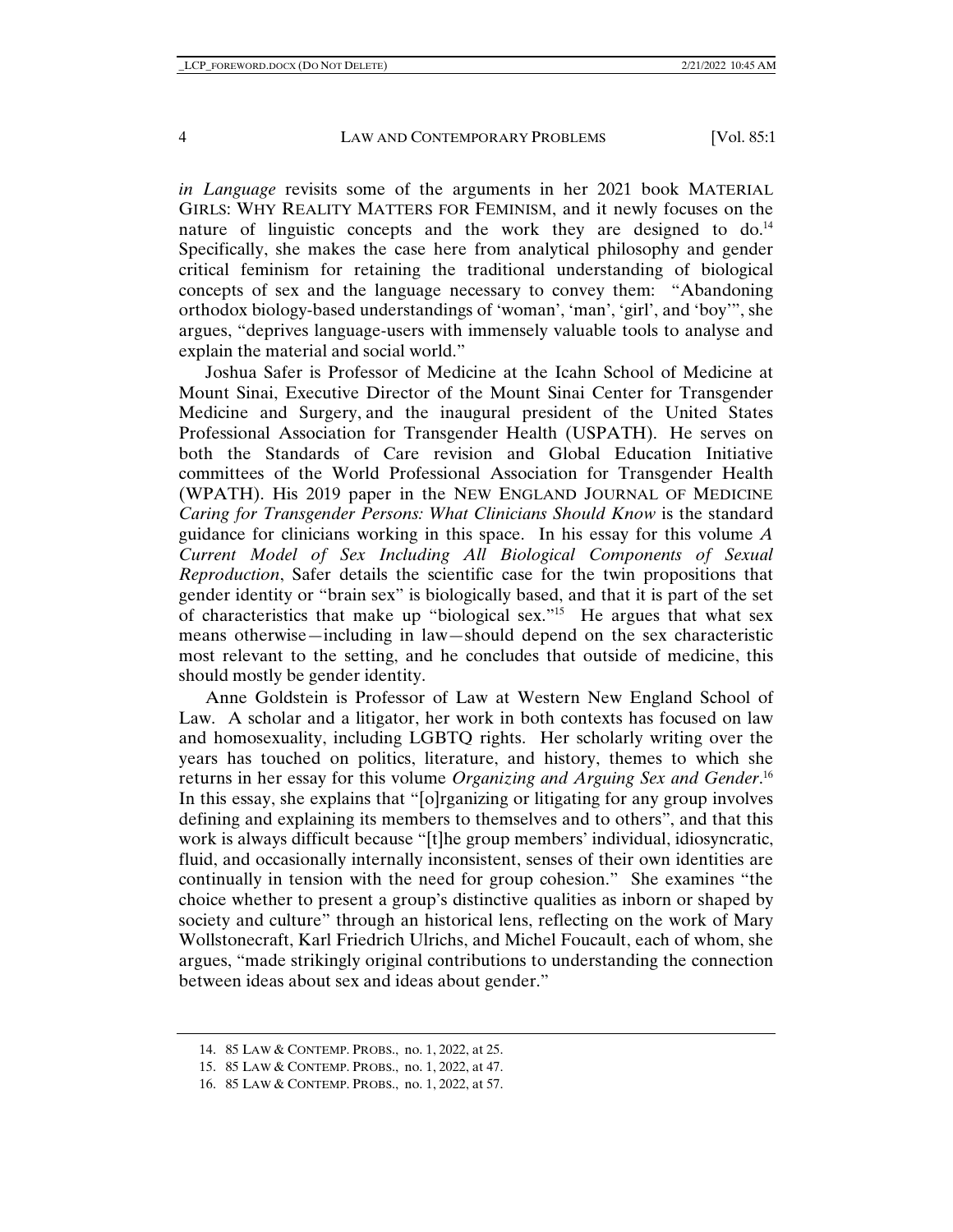The second set of essays focuses particularly on the relationship among sex, sex stereotype, and gender. The traditional understanding of the three was conceptually and definitionally distinct: Sex referred to biology, stereotype to assumptions about individuals' aptitudes and orientations based upon that biology, and gender to socially constructed roles associated with sex. These understandings have changed over time so that today, many use the terms sex and gender synonymously, and others move from there to the proposition that, like gender, sex is also socially constructed. Related work is focused on the idea that all or almost all of sex is stereotype, or at least that—like sex and gender the two are so inextricably linked that a focus on the latter in law and policy is essential to the full development of rights for women and gender nonconforming people. The two authors in this set take up these themes from history and law.

Richard Chused is Professor of Law at New York Law School where he specializes in—among other things—gender and law in American history. A prolific scholar who was for decades on the faculty at the Georgetown University Law Center, he has published innumerable books, articles, and teaching texts in his areas of expertise. This includes his co-authored book with Wendy Williams GENDERED LAW IN AMERICAN HISTORY, which explores the myriad ways gender has been used and often abused as a baseline for regulatory authority since the founding days of the republic. His essay for this volume *Sex, Stamina, and Politics* uses Donald Trump's challenge to Hillary Clinton's stamina during the 2016 presidential campaign as the basis to reflect on the fascinating history—and resilience—of sex-related assumptions about the physical capacities of females, and their ability healthily and effectively to participate in civic, including political, life.<sup>17</sup>

Anthony Kreis is Assistant Professor of Law at Georgia State College of Law. His research uses qualitative empirical methods and doctrinal analysis to assess how social change and the law interact, with a focus on the law's treatment of vulnerable persons, especially lesbian, gay, bisexual, and transgender individuals. He is also active in law reform efforts including in civil rights litigation and related legislative initiatives. His article for this volume *Unlawful Genders* focuses on the decision in Bostock v. Clayton County, arguing that "there was a real cost" to the Court's formalistic mode of analysis.<sup>18</sup> Specifically, he argues that this mode choice caused the Court to miss a crucial opportunity to explain, through historical analysis and stereotype theory, that discrimination on the basis of sex, sexual orientation, and gender identity are "non-severable." He goes on to do this work himself in support of his thesis that "the animus projected at LGBTQ persons is fundamentally about gender." He concludes that going forward, Bostock "can and must serve as a springboard . . . to recognize an anti-stereotyping principle for equal protection doctrine and assess constitutional claims of LGBTQ discrimination as sex discrimination."

 <sup>17. 85</sup> LAW & CONTEMP. PROBS., no. 1, 2022, at 81.

 <sup>18. 85</sup> LAW & CONTEMP. PROBS., no. 1, 2022, at 103.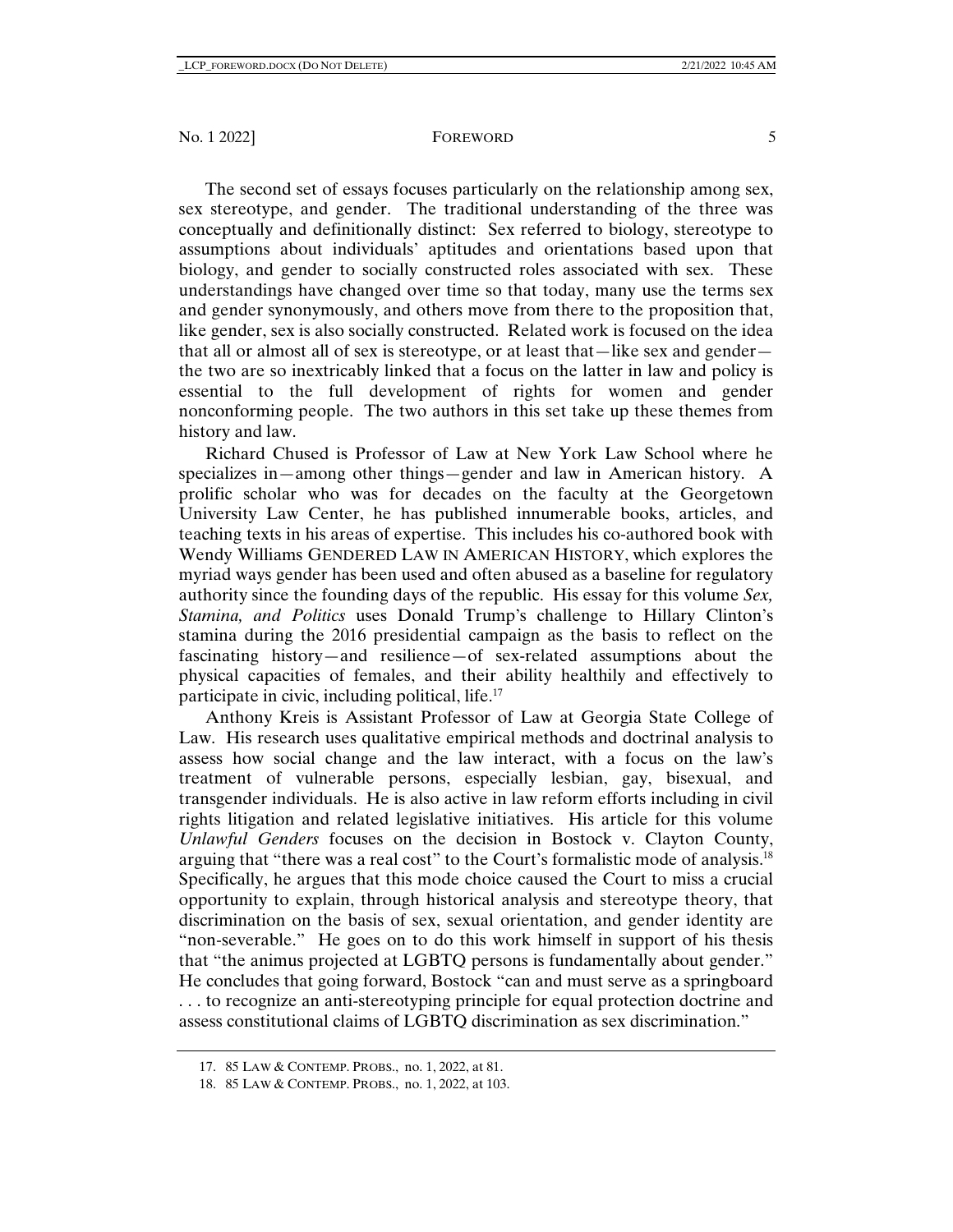The third and final set of essays looks at several institutional settings in which sex continues to be an important formal or informal taxonomy, as well as the rationales for and challenges associated with its use in each setting. From public bathrooms, to competitive sports, to firms, to feminism, and finally to law, each of the authors in this set draws on their expertise to explore how one or another of the conceptual, definitional, linguistic, clinical, political, and philosophical ideas developed in the earlier essays implicate their respective domains. In the process, together they suggest a framework for thinking through different applications—for example the military and educational settings—not covered in the volume.

Wickliffe Schreve is the Faculty and Scholarly Services Librarian and a Senior Lecturer at Duke Law School. He teaches first-year legal research and advanced courses in administrative legal research. With Doriane Coleman, he designed and taught a class called Sex in Law, analyzing how sex and gender have been historically positioned as legal categories during a time of particularly significant legislative activity affecting the LGBT community. His essay for this volume *Stall Wars: Sex and Civil Rights in the Public Bathroom* details the history of race and sex segregation in public bathrooms before turning to the history of regulations designed to restrict access to gay men.<sup>19</sup> He describes how—differently from black, female, and transgender people—gay men came to use the public space (bathrooms) as a locus of sexual intimacy because the law denied them access to the private space (the home). He details the health and safety regulations that were designed to exclude them from that public space too, and the rich culture and community that developed as a result of these twin exclusions. He concludes with reflections on the implications of Lawrence v. Texas on this culture and community.

Joanna Harper is a medical physicist and PhD student at Loughborough University in its School of Sport. Her research objective is to obtain data on changing athletic attributes as trans athletes transition, with a focus on transgender women and the extent to which their male sex-linked performance advantages are mitigated by gender affirming hormones—specifically by testosterone suppression. Her 2019 book SPORTING GENDER details the long history of sex classifications in elite competitive sport and the athletes who have been implicated by their boundaries, and argues that eligibility rules for the female category should include transgender women and intersex athletes who have mitigated their male sex-linked advantages. Her essay for this volume *Transgender Athletes and International Sports Policy* updates the state of the science and the policy options being debated within elite sport, including the 2021 revised guidance out of the International Olympic Committee (IOC), and argues that one year of testosterone suppression remains the best way for the governing bodies to be both fair to the field and inclusive of transgender women and athletes with differences of male sex development.<sup>20</sup>

 <sup>19. 85</sup> LAW & CONTEMP. PROBS., no. 1, 2022, at 127.

 <sup>20. 85</sup> LAW & CONTEMP. PROBS., no. 1, 2022, at 151.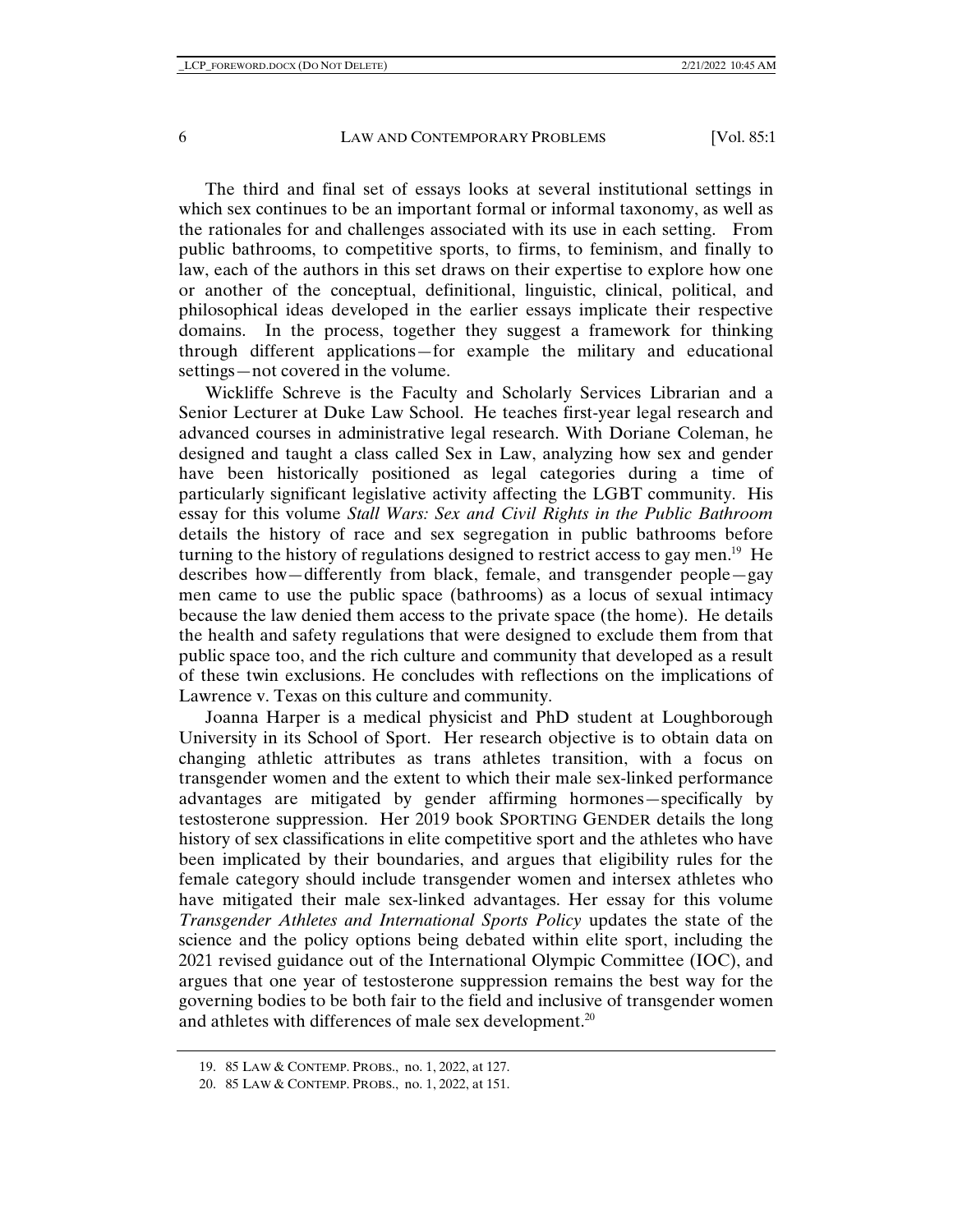June Carbone holds the Robina Chair in Law, Science, and Technology at the University of Minnesota Law School. An expert in—among other things family law, medicine and bioethics, and feminist jurisprudence, she has written widely on women's issues including on sex discrimination law. Her most recent work, with co-authors, has included a focus on sex, gender, and inequality in the workplace. Her article for this volume *Board Diversity: People or Pathways?* is part of the latter project.<sup>21</sup> Here, she uses the Wells Fargo scandal as a case study to "untangle the relationship between management practices and gender diversity." She assesses the status of women in corporate management at the firm, the role of sex and gender in implementing competitive practices designed to maximize shareholder profits, and the implications for diversity policies. She shows that "simply adding selected women to corporate boards or upper management" – the solution du jour for both inequality and reform advocates – is unlikely to be effective toward either ends. She concludes that the focus instead should be on systematic monitoring for and management of competitive practices designed to maximize shareholder value, practices that operate in tandem to limit opportunities for women and to corrupt operations.

Madeleine Pape is a sociologist and Postdoctoral Researcher at the University of Lausanne where she is affiliated with the Institute of Sports Sciences, Gender Studies Center, and STSLab. Her work examines "how the scientific pursuit of 'biological sex' takes place within particular institutional and political contexts." Specifically, she examines "how policymakers, scientists, and (certain) feminists seek to enact 'sex,'" and works to "show how 'it' emerges as elusive and ambiguous and always entangled with gender, race, nation, and other socially meaningful forms of difference." In her essay for this volume *Feminism, Trans Justice, and Speech Rights: A Comparative Perspective*, she moves beyond her earlier focus on sports to examine the institution that is feminism.22 She describes the internecine war among feminists and feminisms over the relevance of sex to the feminist project, including as it has appeared in different forms in the United Kingdom and the United States, and reflects on the recent turn in the debates from a focus on that substantive question to a focus on process questions about the nature and scope of academic freedom and free speech rights. In the process, she discusses the strategic use and impacts of open discourse and cancel culture, concluding that "[i]f gender equality is ultimately the goal," especially given our polarized political climate, it is not as likely to be "served by pursuing the 'truth' of sex" as it would be by "other conversations" not focused on biology.

Doriane Coleman is Professor of Law at Duke Law School. Her scholarship, generally focused at the intersection of law, medicine, and ethics, has further concentrated on the remaining relevance of sex to institutions including competitive sport, medicine, and law. Her 2017 article *Sex in Sport* examined the basis for and merits of the taxonomy in that arena in light of

 <sup>21. 85</sup> LAW & CONTEMP. PROBS., no. 1, 2022, at 167.

 <sup>22. 85</sup> LAW & CONTEMP. PROBS., no. 1, 2022, at 215.